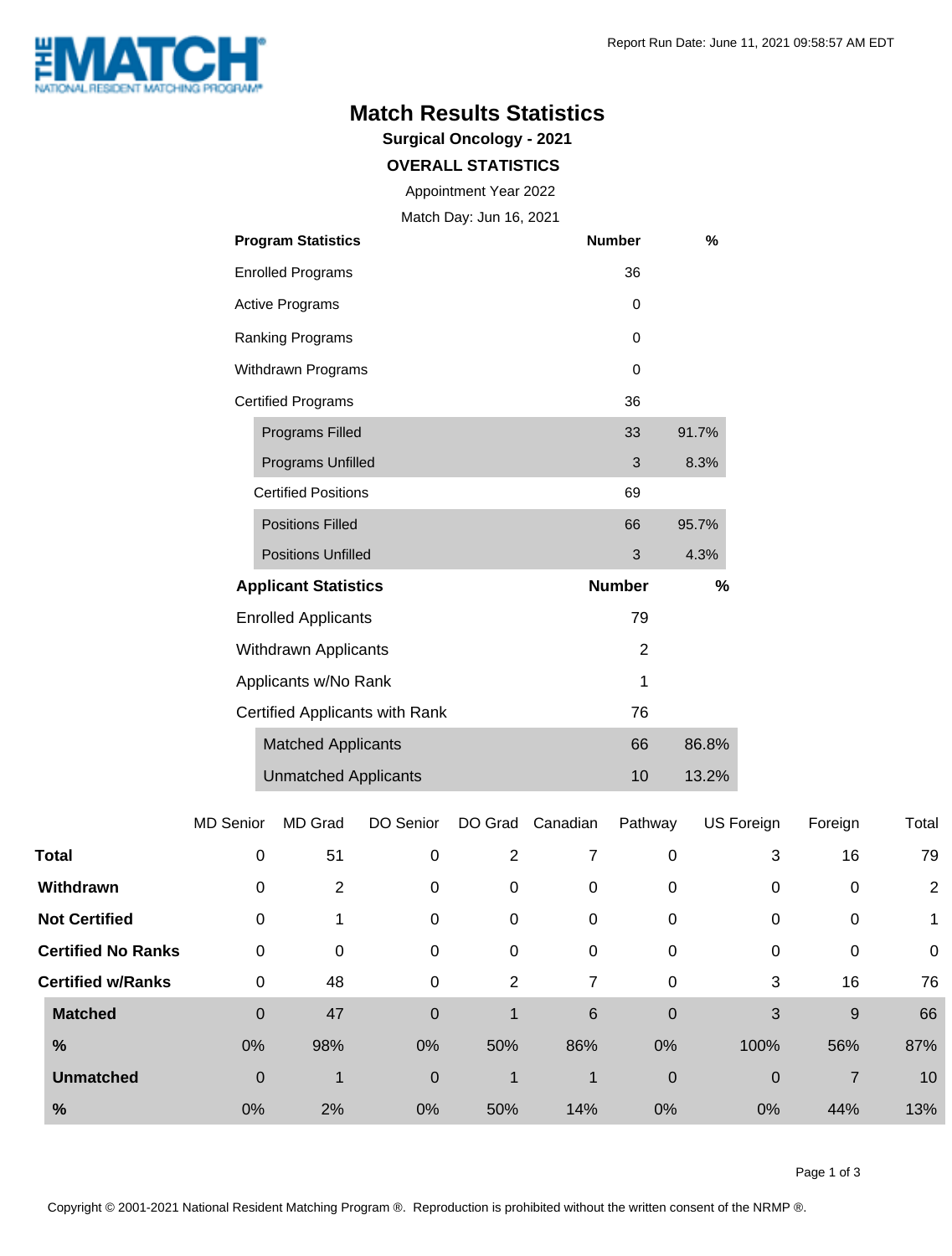## **STATISTICS BY**

## **Surgical Oncology**

| <b>Program Statistics</b>              | <b>Number</b> | %     |
|----------------------------------------|---------------|-------|
| <b>Enrolled Programs</b>               | 36            |       |
| <b>Active Programs</b>                 | 0             |       |
| <b>Ranking Programs</b>                | $\Omega$      |       |
| Withdrawn Programs                     | 0             |       |
| <b>Certified Programs</b>              | 36            |       |
| <b>Programs Filled</b>                 | 33            | 91.7% |
| <b>Programs Unfilled</b>               | 3             | 8.3%  |
| <b>Certified Positions</b>             | 69            |       |
| <b>Positions Filled</b>                | 66            | 95.7% |
| <b>Positions Unfilled</b>              | 3             | 4.3%  |
|                                        |               |       |
| <b>Applicant Statistics</b>            | <b>Number</b> | %     |
| <b>Matched Applicants</b>              | 66            |       |
| U.S. Foreign                           | 3             | 4.5%  |
| <b>MD Graduate</b>                     | 47            | 71.2% |
| Foreign                                | 9             | 13.6% |
| DO Graduate                            | 1             | 1.5%  |
| Canadian                               | 6             | 9.1%  |
| Applicants Preferring this Specialty * | 76            |       |
| Matched to this Specialty              | 66            | 86.8% |